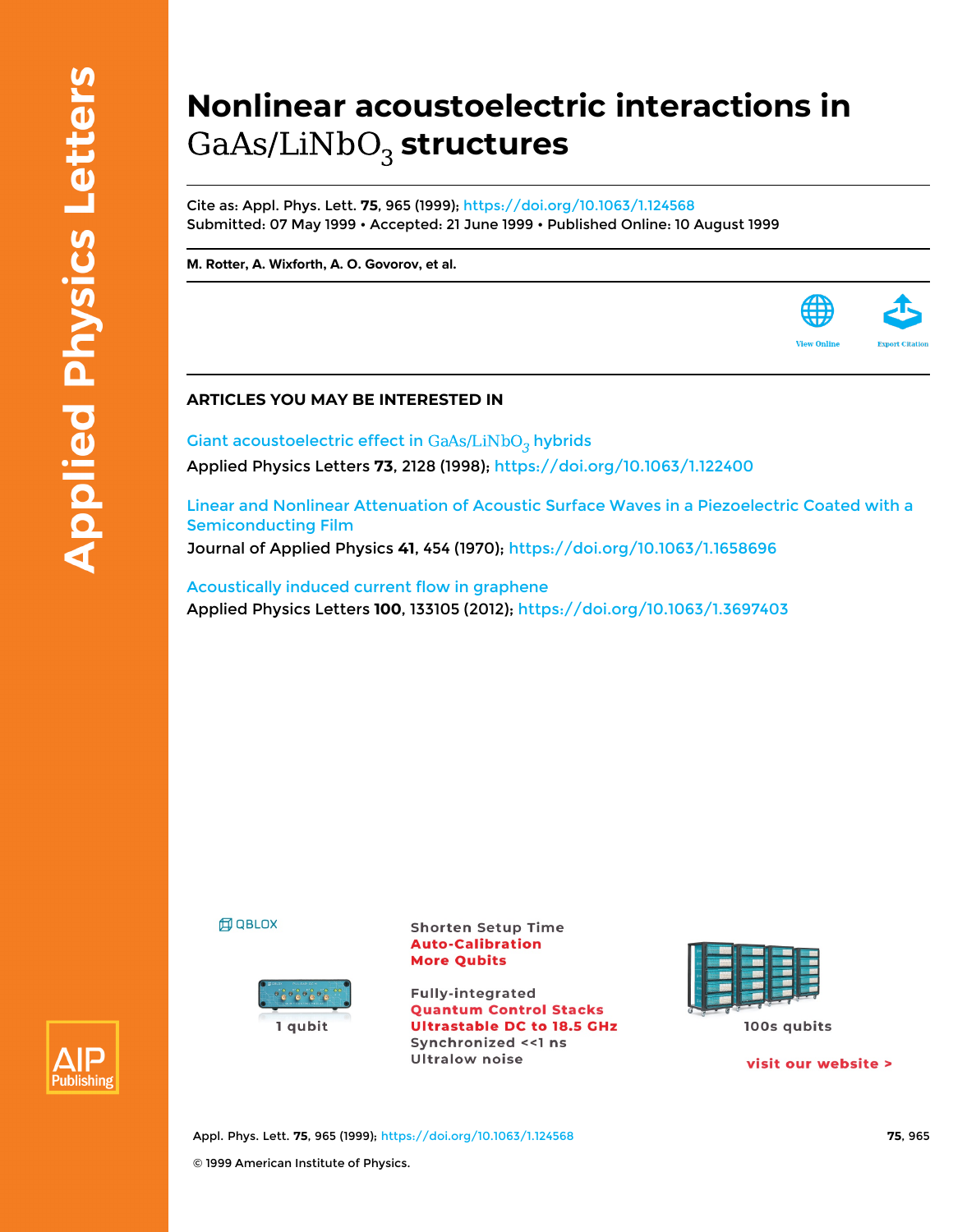## **Nonlinear acoustoelectric interactions in GaAs/LiNbO**<sub>3</sub> structures

M. Rotter and A. Wixforth *Sektion Physik der LMU and CeNS, Geschw.-Scholl-Platz 1, 80539 Mu¨nchen, Germany*

A. O. Govorov *Institute of Semiconductor Physics, 630090 Novosibirsk, Russia*

W. Ruile, D. Bernklau, and H. Riechert *Siemens AG, Corporate Technology, 81730 Mu¨nchen, Germany*

(Received 7 May 1999; accepted for publication 21 June 1999)

Surface acoustic waves accompanied by very large piezoelectric fields can be created in a semiconductor/piezoelectric hybrid system. Such intense waves interact with the mobile carries in semiconductor quantum well structures in a manner being strongly governed by nonlinear effects. At high sound intensities, a formerly homogeneous two-dimensional electron system breaks up into well confined stripes surfing the wave. As a result, we observe a strong reduction of electronic sound attenuation. On the other hand, large momentum transfer between the electron system and the wave results in nonlinear acoustoelectric effects and acoustoelectric amplification. We describe our experimental findings in terms of a generalized theory of the acoustoelectric effect and discuss the importance for possible device applications. © *1999 American Institute of Physics.*  $[50003-6951(99)02533-4]$ 

Over the last decade, interaction phenomena between surface acoustic waves  $(SAW)$  and a two-dimensional electron system (2DES) have attracted much interest. Rayleigh wave modes on monolithic GaAs/AlGaAs heterostructures were used to examine the magnetoconductivity properties of the electron system in the integer quantum hall regime<sup>1</sup> and gave the most striking evidence for the composite fermion picture of the fractional quantum hall effect. $<sup>2</sup>$  The piezoelec-</sup> tric fields accompanying the waves were also employed to convey single electrons through a quantum point contact.<sup>3</sup> For all these experiments, however, the SAW were excited and propagating on the relatively weak piezoelectric semiconductor substrate itself, in most cases GaAs. This implies a relatively weak coupling between mobile carriers in the semiconductor and the SAW, being quantified in a small electromechanical coupling coefficient *K*. <sup>2</sup> However, on strong piezoelectric substrates like  $LiNbO<sub>3</sub>$ , this coupling coefficient is two orders of magnitude larger. Thus, hybridization of a  $LiNbO<sub>3</sub>$  substrate and a thin GaAs-based quantum well system provides a very large coupling coefficient<sup>4</sup> and we proceed into a new regime of nonlinear interaction between SAW and 2DES, manifested in a large momentum transfer from the SAW to the electrons and vice versa. We achieve the hybridization of the  $LiNbO<sub>3</sub>$  crystal and the thin layers of the semiconductor heterostructure with a thickness of 0.5  $\mu$ m by employing the epitaxial lift-off technique  $(ELO).$ <sup>5</sup> In this process, we remove the semiconductor film from its original GaAs substrate and transfer it onto a  $LiNbO<sub>3</sub>$  SAW delay line.<sup>4,6</sup> The 2DES resides in a 12 nm  $In_0, Ga_0, A$ s quantum well, where the distance between the electron system and the hybrid interface is only 32 nm. A thin metal field effect electrode on top of the ELO film acts as a gate to change the carrier density  $n_s$  and the sheet conductivity  $\sigma$  of the well. Interdigital transducers (IDT) on the  $LiNbO<sub>3</sub>$  serve as emitter and detector for the SAW (see Fig. 3), operating at an rf frequency of  $f = 340$  MHz. This hybrid

structure allows for detailed investigations on the interaction between SAW and 2DES at very large sound amplitudes and strong coupling.

When the SAW propagates through the semiconductor film containing the electron system, the accompanying piezoelectric fields  $E_{SAW}$  generate dissipative currents, resulting in an attenuation of the wave,  $\Gamma = \langle jE_{SAW} \rangle / I$ , where *I* denotes the SAW intensity and the brackets denote the averaging over one wave period. Neglecting carrier diffusion, the local dissipative current density *j* is given by *j*  $=ne\mu(E_{SAW}+E_{2DES})$ , where  $E_{2DES}$  is the electric field induced by the modulated electron system; *n* is the local electron density, and  $\mu$  is the mobility of the 2DES. For low SAW intensity the modulation of the carrier concentration is also very small and the attenuation can be evaluated in a linear approach, leading to the following equation: $7,1$ 

$$
\Gamma = K_H^2 \frac{\pi}{\lambda} \frac{\sigma / \gamma \sigma_m}{1 + (\sigma / \gamma \sigma_m)^2}.
$$
\n(1)

Here,  $K_H^2$  denotes the electromechanical coupling coefficient of the hybrid,<sup>6</sup> and  $\lambda$  is the sound wavelength. An electron drift parameter  $\gamma$ , which will be discussed in detail below, is set to  $\gamma=1$  at this time. At a certain conductivity  $\sigma_m$  the electron system absorbs a significant amount of the SAW power. This is displayed in the inset of Fig. 1, where we plot the measured attenuation of the SAW as a function of the gate voltage  $V<sub>g</sub>$  between gate and 2DES for various SAW powers at room temperature. Zero gate bias corresponds to a high sheet conductivity; a large potential difference (e.g.,  $V<sub>g</sub>$ = -10 V) leads to a depletion of the quantum well. First, let us consider the case for small SAW intensity *I* (*P*  $=0.13$  mW): Around  $V_g = -8$  V energy is transferred from the SAW to the 2DES resulting in an attenuation of the SAW, being well described by Eq. (1). For high SAW intensity, however, the 2DES is strongly modulated resulting in a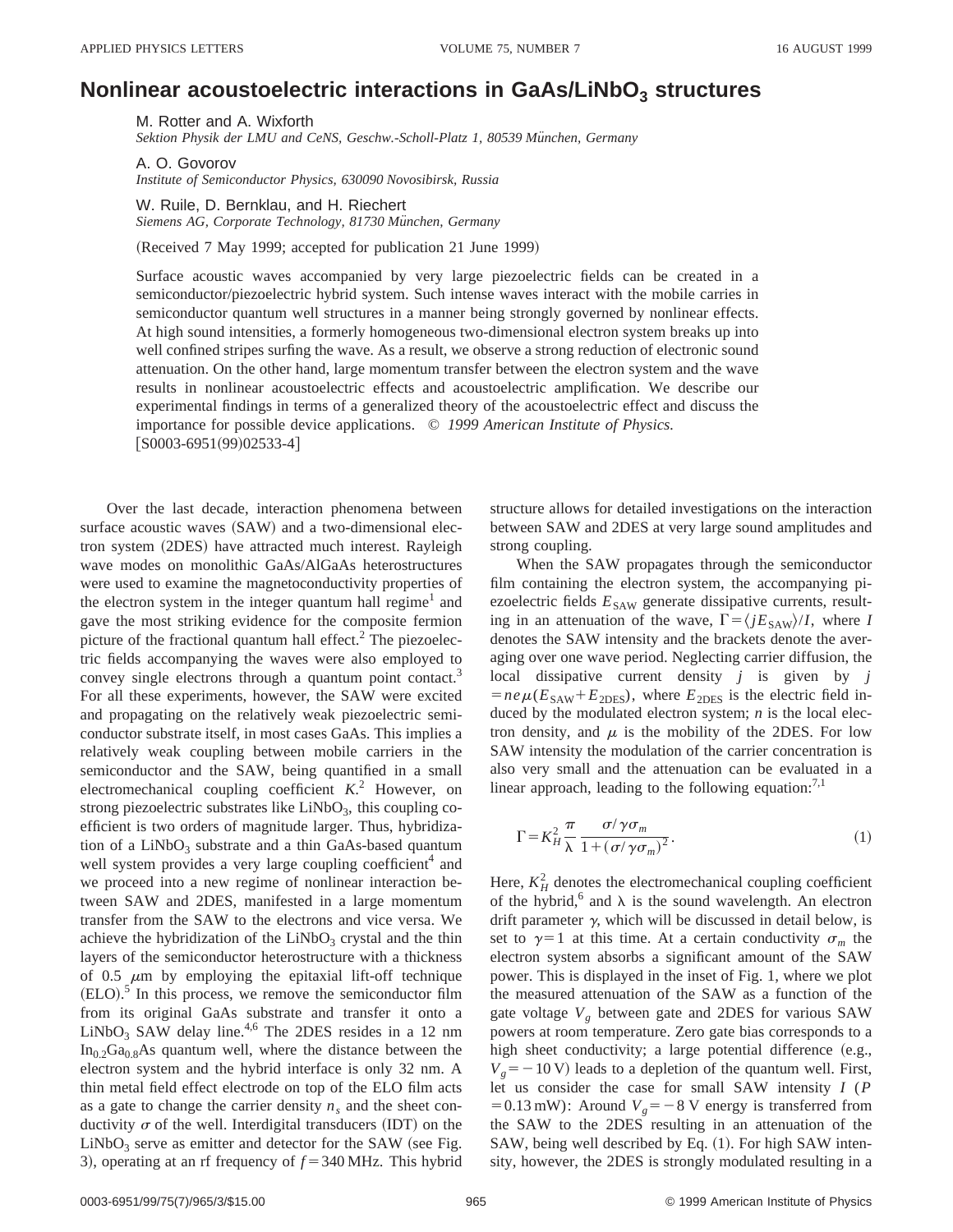

FIG. 1. Normalized SAW attenuation  $\Gamma/\Gamma_{\text{max}}$  at constant gate voltage  $V_g$  $=$  -8.25 V as a function of the SAW potential amplitude  $\Phi_0$ . The inset shows  $\Gamma/\Gamma_{\text{max}}$  as a function of the gate voltage  $V_g$  with the SAW potential as parameter. The theoretical result of our model according to Eq.  $(2)$  is also shown for comparison.

strong reduction of the SAW attenuation  $\Gamma$ . This phenomenon can be explained in terms of a nonlinear theory $\delta$  for the 2D case. In this model we calculate the local carrier concentration  $n$  in the SAW potential. We find, that for high SAW intensity and small carrier density  $n<sub>s</sub>$  the electrons are completely trapped in the SAW potential. In this case, the carrier distribution *n* can be calculated analytically. The electrons are forming stripes moving at the speed of sound $8$  and the absorbed SAW energy  $\langle jE_{SAW} \rangle$  saturates. In this regime, the attenuation  $\Gamma$  is reduced and is analytically given by

$$
\Gamma = \frac{\langle jE_{\text{SAW}}\rangle}{I} = \frac{en_s v^2}{\mu I} = \frac{en_s v^2}{\mu a \Phi_0^2},\tag{2}
$$

where  $\nu$  is the SAW phase velocity and  $a$  denotes a constant correlating the SAW intensity and the square of the SAW potential amplitude  $\Phi_0^2$ . In Fig. 1 we show this behavior experimentally, displaying the attenuation as a function of the SAW potential for fixed gate voltage  $V_g = -8.25$  V, corresponding to a fixed carrier density of about  $n_s = 5.6$  $\times 10^{9}$  cm<sup>-2</sup>. This carrier concentration being determined by  $\sigma_m$ = 3.6×10<sup>-6</sup>  $\Omega^{-1}$  and  $\mu \approx 4000 \text{ cm}^2/\text{V s}$  is sufficiently low to satisfy the criteria for Eq. (2) at large SAW potential, where the electrons have to be totally trapped. We also plot the calculated attenuation according to Eq.  $(2)$ . Theory and experiment are in excellent agreement. The change of conductivity also produces a change in SAW velocity.<sup>4,6</sup> Since the total value of the velocity change is not affected by the strong modulation of  $n_s$ ,<sup>8</sup> the effect of the reduced SAW attenuation is very interesting for SAW devices where the SAW velocity could be tuned by an applied gate bias.

The transfer of power from the SAW to the 2DES is also related to momentum transfer from the acoustic wave to the electron system. The resulting acoustoelectric current  $j_{ae}$ was studied before for small SAW power in various experiments.<sup>9,6</sup> For a three-dimensional  $(3D)$  bulk system, the connection between  $j_{ae}$  and  $\Gamma$  had been described before by Weinreich.<sup>10,11</sup> For a two-dimensional electron system, this acoustoelectric current can be also calculated in a linear small signal model.<sup>12</sup> Here, we develop a nonlinear approach for the two-dimensional case, and describe the dynamics in



FIG. 2. Maximum of the acoustoelectric current  $I_{ae, max}$  and maximum of the SAW attenuation  $\Gamma_{\text{max}} / \Gamma_{\text{max},0}$  as a function of the applied rf power *P*. For small *P*, the acoustoelectric current exhibits a linear behavior, which is shown in the inset. The linear regression from the inset is also displayed in the main figure, revealing the strong deviation from linearity. Also shown is the ratio  $I_{ae, max}$  /*P* (open symbols) to demonstrate the predicted universal proportionality between  $I\Gamma$  and the acoustoelectric current  $j_{ae}$ . *l* denotes the length of the ELO film.

an intense SAW field by a nonlocal and nonlinear equation.<sup>8</sup> We assume that  $\Gamma$  is small compared to  $1/\lambda$ , so that the electron density *n* can be assumed to be periodically modulated. The acoustoelectric current is then given by the averaged current

$$
j_{ae} = \langle j(x,t) \rangle = e\mu \langle n(E_{SAW} + E_{2DES}) \rangle = e\mu (\langle nE_{SAW} \rangle + \langle nE_{2DES} \rangle). \tag{3}
$$

 $E_{\text{2DES}}$  is the electric field induced by the 2DES.  $\langle jE_{\text{2DES}} \rangle$  is zero, because of the conservation of energy and therefore leads to

$$
0 = \langle jE_{\text{2DES}} \rangle = j_0 \langle E_{\text{2DES}} \rangle - e \, v \langle nE_{\text{2DES}} \rangle = -e \, v \langle nE_{\text{2DES}} \rangle. \tag{4}
$$

The current density  $j_0$  results as a constant when integrating the continuity equation.<sup>8</sup> The averaged values  $\langle E_{\text{SAW}}\rangle$  and  $\langle E_{\text{2DES}}\rangle$  vanish due to the periodicity of the problem and hence also  $\langle nE_{\text{2DES}} \rangle$  vanishes [Eq. (4)]. The first term in Eq. (3) can be expressed by the attenuation  $\Gamma$ , since the SAW absorption is given as  $I\Gamma = \langle jE_{SAW} \rangle$  $j_0 \langle E_{SAW} \rangle - e \nu \langle nE_{SAW} \rangle = -e \nu \langle nE_{SAW} \rangle$ . This gives us a final expression for the acoustoelectric current

$$
j_{ae} = -\frac{\mu I\Gamma}{\nu},\tag{5}
$$

being independent of the SAW potential modulation. This expression resembles the Weinreich relation $10$  for bulk waves and 3D electron systems. No matter, how strong electrons are bunched in the moving SAW potentials, the relation between the acoustoelectric current, the SAW intensity and the attenuation remains the same.

Experimentally, we observe just this behavior when measuring the acoustoelectric current in a geometry similar to the sample geometry similar to the one described below. For various different SAW intensities, the acoustoelectric current and the attenuation were recorded as a function of the gate bias  $V_g$ . In Fig. 2 we show the measured maximum